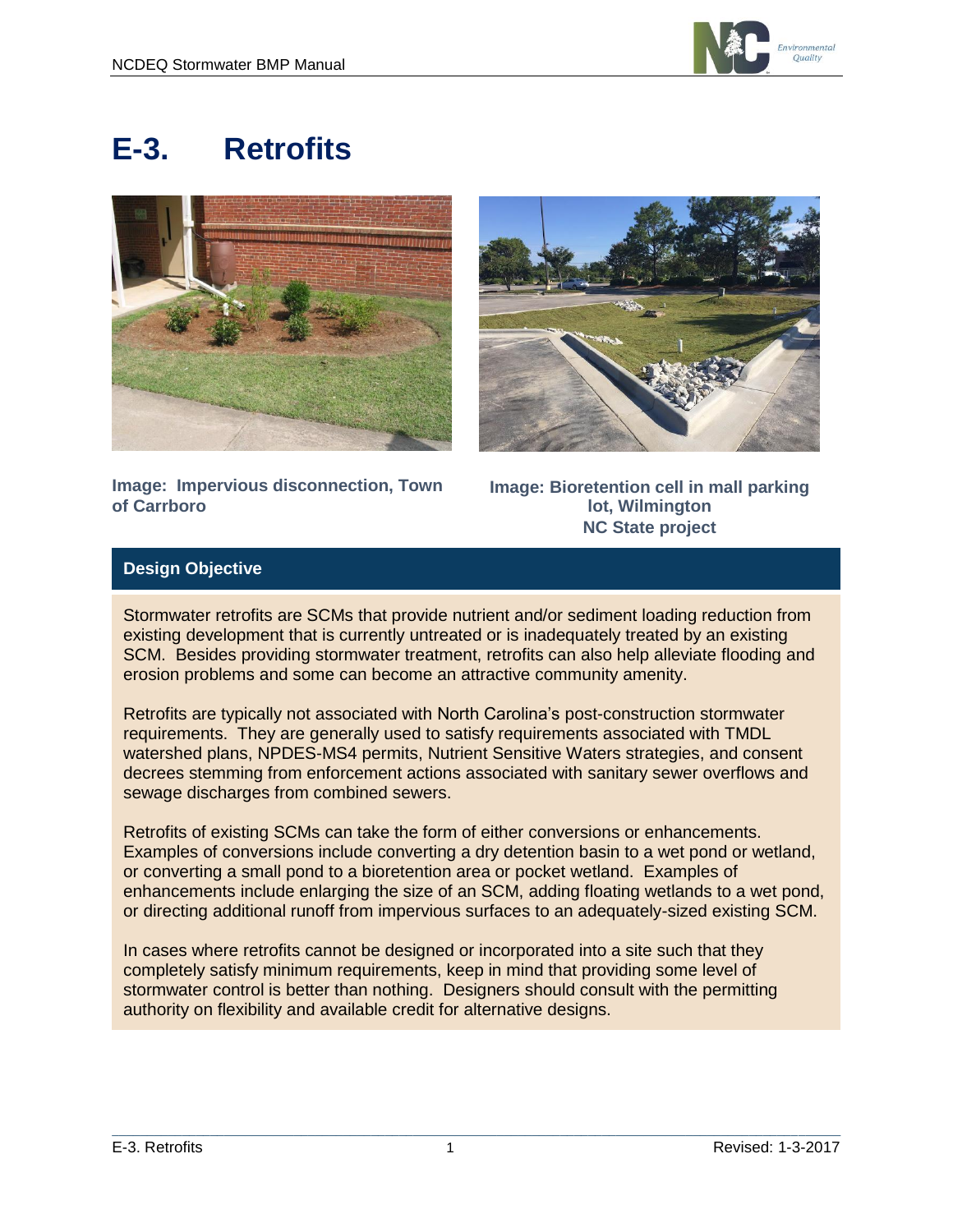

# **Important Links**

**[15A NCAC 2B .0266](http://reports.oah.state.nc.us/ncac/title%2015a%20-%20environmental%20quality/chapter%2002%20-%20environmental%20management/subchapter%20b/15a%20ncac%2002b%20.0266.pdf)** – Jordan Water Supply Nutrient Strategy: Stormwater Management for Existing Development

**[15A NCAC 02B .0278](http://portal.ncdenr.org/c/document_library/get_file?uuid=8ac0e036-d192-4b56-baa0-fe5ac2abdb53&groupId=38364) -- Falls Water Supply Nutrient Strategy: Stormwater Management for** Existing Development

## **RECOMMENDATION 1: PRIORITIZE RETROFIT OPPORTUNITIES**

Opportunities for installing stormwater retrofits can be limited by multiple factors including cost, land availability, soil contamination, drainage system capacity, site elevation or physical obstacles such as utilities or mature trees. Researching potential retrofit opportunities in targeted areas that have known water quality or flooding issues will allow you to identify the projects that will have the most bang-for-the-buck in terms of resolving those issues.

**Existing SCMs** Be creative in researching opportunities for retrofits. The focus doesn't need to be entirely on sites without any existing stormwater treatment. Most communities have an inventory of existing, older SCMs that are in need of repair, maintenance, or updating to meet current standards. These may be higher on the priority list because additional land area is likely not needed to retrofit an existing SCM.

It can be less expensive and more practical to modify existing SCMs for improved performance such as converting a dry pond to a wet pond/wetland or adding floating wetlands to a wet pond. Retrofits can also include enhancements such as redesigning an old dry pond to increase treatment volume, prevent short circuiting, or extend hydraulic residence time.

**Public Lands** In some cases, it can make sense to consider locating retrofits on publiclyowned land such as parks and schools. These can be cost effective alternatives to acquiring new property. They can also provide an educational and attractive amenity to the community.

*Future Municipal/County Construction* The planning stage of a future local government construction project can be a prime opportunity to include the integration of smaller SCMs into the project. For example, retrofits can be incorporated into capital improvement projects such as road widening, streetscaping, and neighborhood revitalization.

## **RECOMMENDATION 2: TIME RETROFIT CONSTRUCTION WITH OTHER MAJOR SITE MODIFICATIONS**

Retrofit construction is often more expensive than standard SCM construction. Significant savings can be realized by timing the construction of a retrofit with construction of other site modifications such as demolition of a structure, removal of trees, or the repaving of a parking